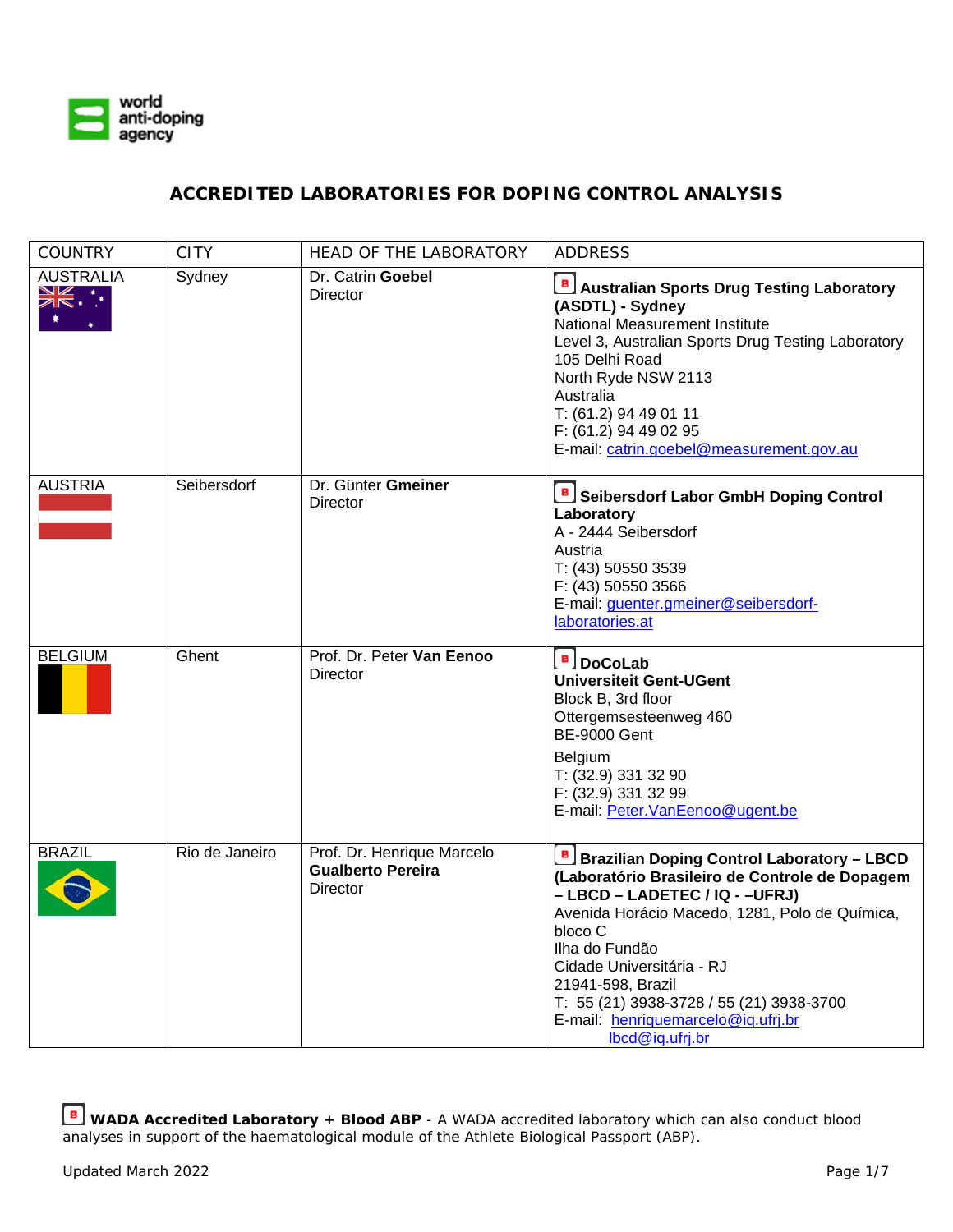| <b>CANADA</b>                                        | Montreal | Prof. Christiane Ayotte<br><b>Director</b>                             | <b>B INRS Centre Armand-Frappier Santé</b><br><b>Biotechnologie</b><br>531, boulevard des Prairies<br>Laval (Québec) H7V 1B7<br>Canada<br>T: (450) 686-5442<br>F: (450) 686-5614<br>E-mail: christiane.ayotte@inrs.ca                                                               |
|------------------------------------------------------|----------|------------------------------------------------------------------------|-------------------------------------------------------------------------------------------------------------------------------------------------------------------------------------------------------------------------------------------------------------------------------------|
| PEOPLE'S<br><b>REPUBLIC OF</b><br><b>CHINA</b><br>×} | Beijing  | Prof. Yinong Zhang<br>Director                                         | <b>B</b> National Anti-Doping Laboratory<br><b>Beijing Sports University (BSU)</b><br>1, An Ding Road<br>Chaoyang District - 100029 Beijing<br>China<br>T: (86.10) 64 98 05 26<br>E-mail: NADL.zhangyinong@bsu.edu.cn<br>NADL.zhanglisi@bsu.edu.cn                                  |
|                                                      |          | Laboratory personnel. Communication with the Laboratory is recommended | * From 15 to 23 March 2022 Laboratory operations will be limited due to COVID-19 quarantine restrictions imposed on                                                                                                                                                                 |
| <b>CUBA</b>                                          | Havana   | Mr. Rodny<br><b>Montes de Oca Porto</b><br><b>Director</b>             | <b>Antidoping Laboratory</b><br><b>Sports Medicine Institute</b><br>Calle 100 esquina a Aldabo. Boyeros<br>Ciudad de la Habana,<br><b>Cuba CP 10800</b><br>T: (537) 643-76-49 / (537) 643-76-79<br>F: (537) 643 76-83<br>E-mail: antidoping.cuba@inder.gob.cu<br>rodnylad@yahoo.com |
| <b>FINLAND</b>                                       | Helsinki | Dr. Tina Suominen<br>Director                                          | <b>Helsinki Doping Control Laboratory</b><br>Forensic Chemistry Unit, Finnish institute for<br>health and welfare (THL)<br>P.O.Box 30 (Mannerheimintie 166, F-building)<br>00271 Helsinki, Finland<br>T: +358 (50) 307 3315<br>E-mail: tina.suominen@thl.fi                         |
| <b>FRANCE</b>                                        | Paris    | Dr. Magnus Ericsson<br>Director                                        | ιB,<br>Laboratoire AntiDopage Français (LADF)<br>Université Paris-Saclay<br>143 avenue Roger Salengro<br>92290 Châtenay-Malabry<br>France<br>T: (33.1) 46 60 28 69<br>E-mail: analyses.ladf@universite-paris-saclay.fr<br>m.ericsson-ladf@universite-paris-saclay.fr                |

**WADA Accredited Laboratory + Blood ABP** - A WADA accredited laboratory which can also conduct blood analyses in support of the haematological module of the Athlete Biological Passport (ABP).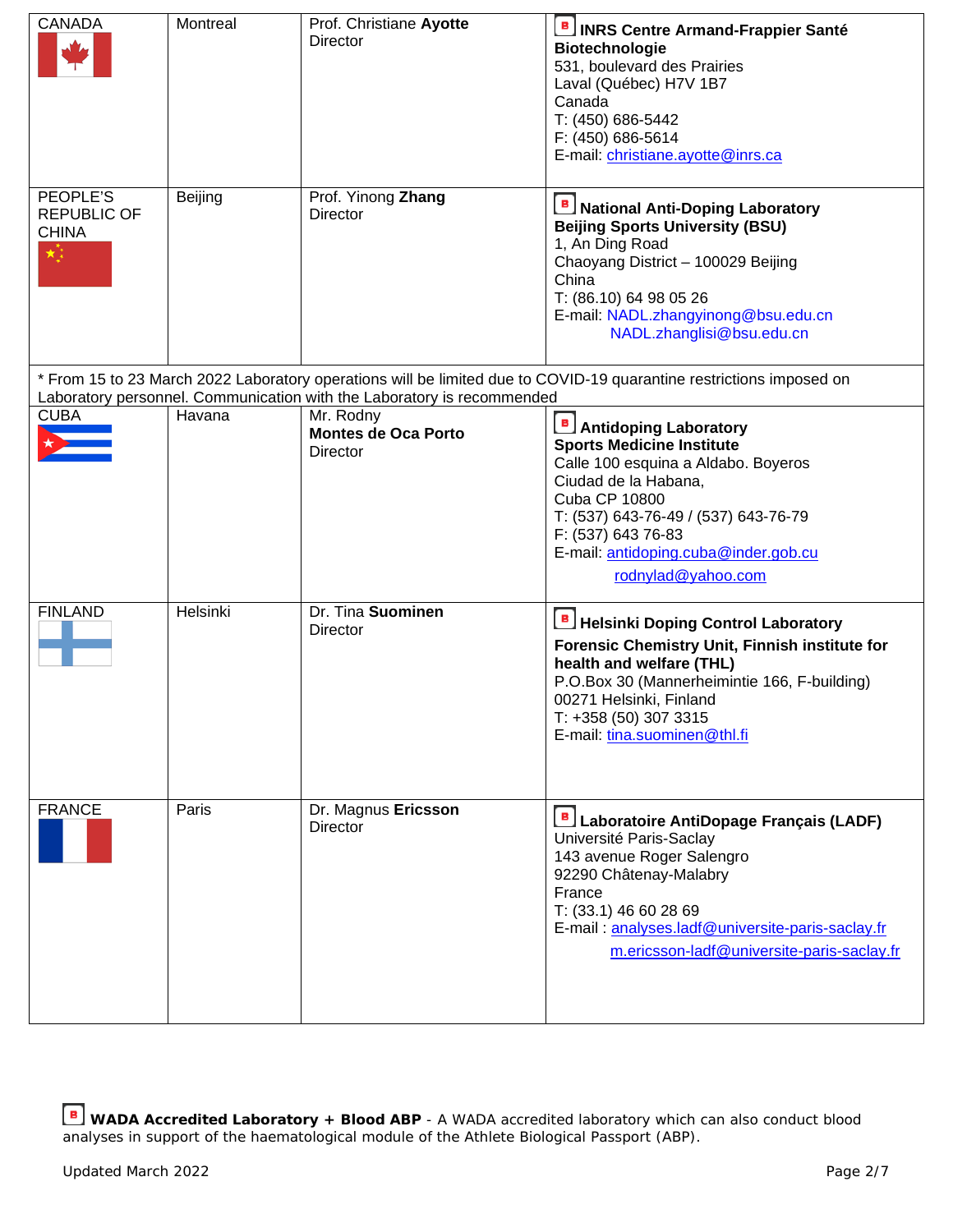| <b>GERMANY</b>                                        | Cologne   | Prof. Mario Thevis<br>Director                      | Institute of Biochemistry -<br><b>German Sport University Cologne</b><br>Am Sportpark Muengersdorf 6<br>D - 50933 Köln<br>Germany<br>T: (49.221) 498 24 920<br>F: (49.221) 497 32 36<br>E-mail: m.thevis@biochem.dshs-koeln.de                                                 |
|-------------------------------------------------------|-----------|-----------------------------------------------------|--------------------------------------------------------------------------------------------------------------------------------------------------------------------------------------------------------------------------------------------------------------------------------|
| <b>GERMANY</b>                                        | Kreischa  | Dr. Detlef Thieme<br>Director                       | Institute of Doping Analysis and Sports<br><b>Biochemistry (IDAS) - Dresden</b><br>Dresdner Strasse 12<br>DE - 01731 Kreischa b. Dresden<br>Germany<br>T: (49.35206) 20 60<br>F: (49.35206) 20620<br>E-mail: detlef.thieme@idas-kreischa.de                                    |
| <b>GREAT BRITAIN</b><br>↘☑<br>$\overline{\mathbb{Z}}$ | London    | Prof. Kim Wolff<br>Director                         | <b>B</b> Drug Control Centre<br><b>King's College London</b><br>The Franklin-Wilkins Building<br>150 Stamford Street<br>Fourth Floor, Corridor D<br>GB - London SE1 9NH<br><b>Great Britain</b><br>T: (44.20) 7848 4848<br>F: (44.20) 7848 4980<br>E-mail: kim.wolff@kcl.ac.uk |
| <b>INDIA</b><br>$\bigcirc$                            | New Delhi | Dr. P.L. Sahu<br>Director                           | <b>B</b> INational Dope Testing Laboratory (NDTL)<br>Government of India<br>J.L.N. Stadium Complex, East Gate No. 10, Near<br>MTNL Building,<br>New Delhi - 110003, India<br>T: (91.11) 24365530 / (91.11) 24368850<br>E-mail: ndtlindia@nic.in                                |
| <b>ITALY</b>                                          | Roma      | Prof. Francesco Botrè<br><b>Scientific Director</b> | Laboratorio Antidoping FMSI<br>Federazione Medico Sportiva Italiana<br>Largo Giulio Onesti 1<br>IT - 00197 Roma RM<br>Italy<br>T: (39.06) 87973500<br>F: (39.06) 807 89 71<br>E-mail: f.botre@labantidoping.it                                                                 |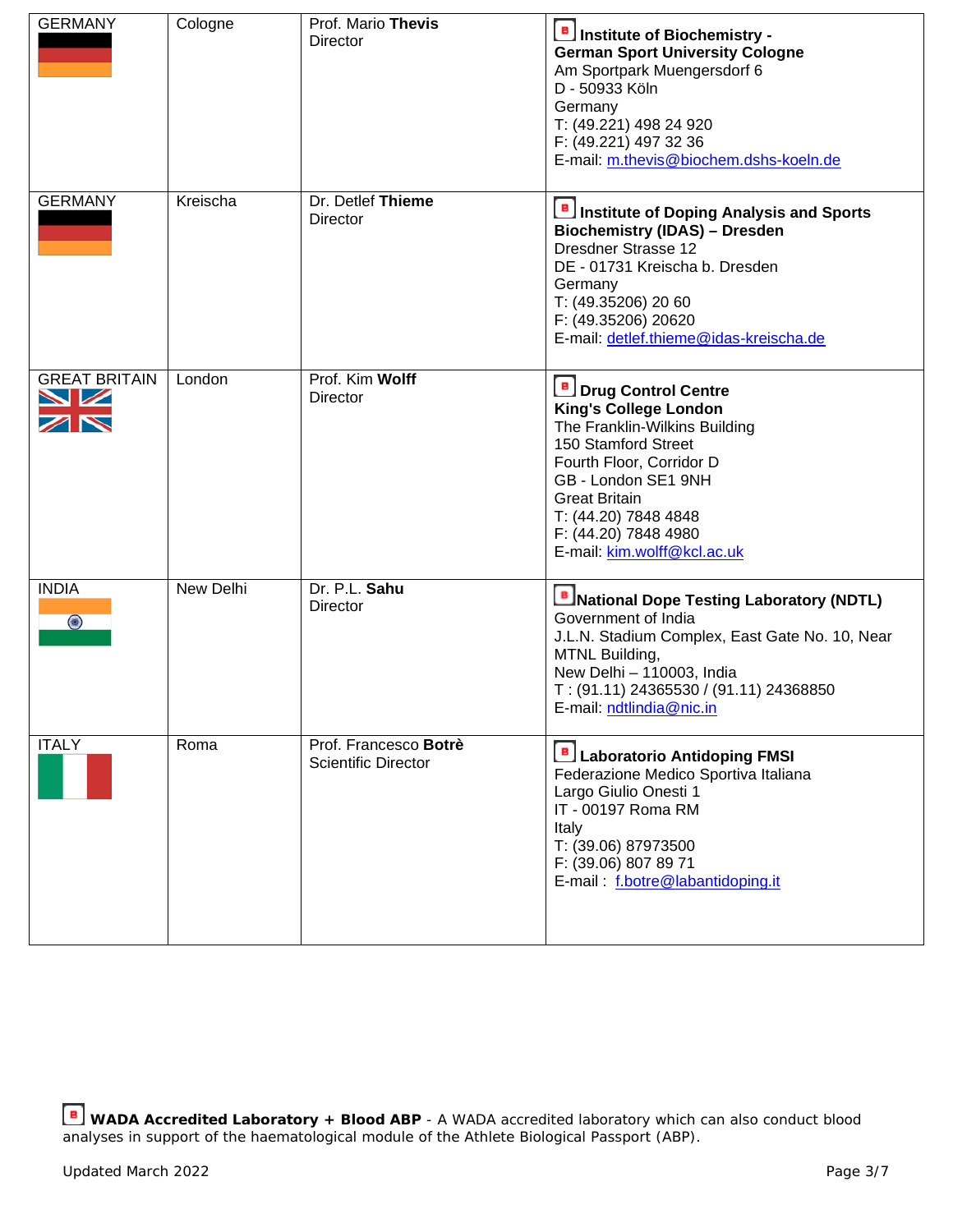| <b>JAPAN</b>  | Tokyo  | Dr. Masato Okano<br>Director                                    | <b>B</b> Anti-Doping Laboratory<br><b>LSI Medience Corporation</b><br>1-15-10 Shimura, Itabashi-ku<br>JP-Tokyo 174-0056<br>Japan<br>T: (81.3) 5994 2351<br>E-mail: Okano.Masato@mk.medience.co.jp                                                                |
|---------------|--------|-----------------------------------------------------------------|------------------------------------------------------------------------------------------------------------------------------------------------------------------------------------------------------------------------------------------------------------------|
| <b>KOREA</b>  | Seoul  | Prof. Dr. Junghyun (John) Son<br>Director                       | <b>B</b> Doping Control Center<br>Korea Institute of Science and Technology<br>5 Hwarang-ro 14-gil, Seongbuk-gu<br>Seoul 02792<br>Republic of Korea<br>$T: +82-2-958-5063$<br>$F: +82-2-958-6677$<br>Mobile: +82-10-2683-7270<br>E-mail: son.junghyun@kist.re.kr |
| <b>NORWAY</b> | Oslo   | Dr. Yvette Dehnes<br>Director                                   | <b>B</b> Norwegian Doping Control Laboratory<br>Aker Sykehus, B23<br>Postboks 4959 Nydalen<br>0424 Oslo<br>Norway<br>T: (47) 22 89 49 14<br>E-mail: Yvette.Dehnes@dopinganalyse.no                                                                               |
| <b>POLAND</b> | Warsaw | Dr. Dorota Kwiatkowska<br>Director                              | <b>B</b> Polish Anti-Doping Laboratory<br>Księcia Ziemowita 53 bud 4<br>03-885 Warsaw<br>Poland<br>T: +48 22 290 29 05<br>$F: +48222902904$<br>E-mail: sekretariat@antydopinglab.pl<br>dorota.kwiatkowska@antydopinglab.pl                                       |
| QATAR         | Doha   | Prof. Dr. Alka Beotra<br>Doping Analysis Laboratory<br>Director | Antidoping Lab Qatar, Doping Analysis Lab<br>Building No 128<br>Sport City Road - Street No 665<br>Zone 54<br>PO Box 27775<br>Al Rayyan, Doha, Qatar<br>T: (974) 44132915<br>F: (974) 44132997<br>E-mail: abeotra@adlqatar.qa<br>Doping.analysis@adlqatar.qa     |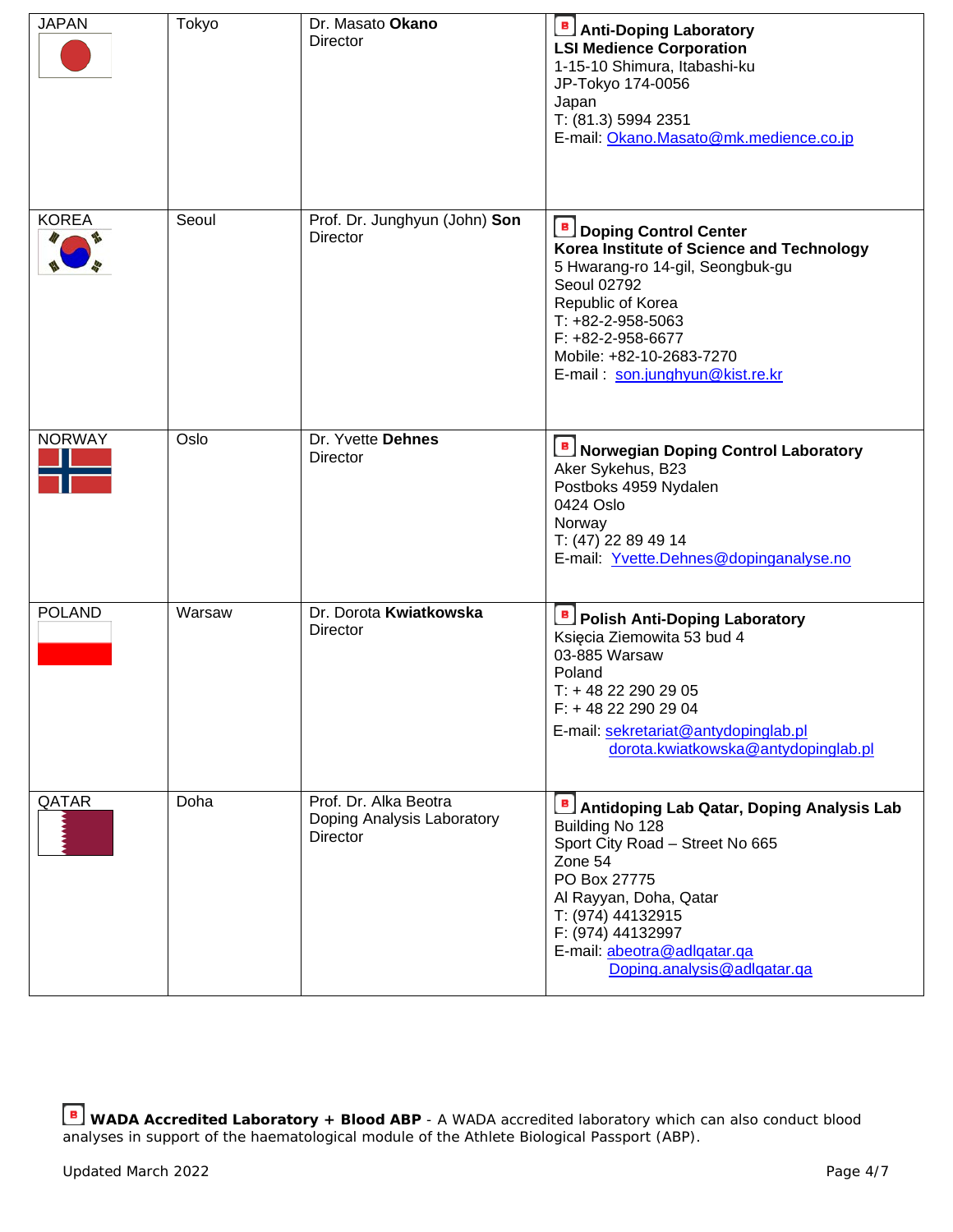| <b>REPUBLIC OF</b><br><b>SOUTH AFRICA</b>                                                                                                                                                                                                                                                                                                                                                                                                                                                                                                                                                                                                                                                                                                                                                    | Bloemfontein     | Mr. Hanno du Preez<br><b>Director</b>       | South African Doping Control Laboratory -<br><b>Bloemfontein</b><br>Room F211<br>Pharmacology Building<br>University of the Free State<br>205 Nelson Mandela Drive<br>Park West, Bloemfontein, 9301 South Africa<br>T: (27.51) 401 9511<br>E-mail: DuPreezJ@ufs.ac.za                   |  |
|----------------------------------------------------------------------------------------------------------------------------------------------------------------------------------------------------------------------------------------------------------------------------------------------------------------------------------------------------------------------------------------------------------------------------------------------------------------------------------------------------------------------------------------------------------------------------------------------------------------------------------------------------------------------------------------------------------------------------------------------------------------------------------------------|------------------|---------------------------------------------|-----------------------------------------------------------------------------------------------------------------------------------------------------------------------------------------------------------------------------------------------------------------------------------------|--|
| <b>ROMANIA</b>                                                                                                                                                                                                                                                                                                                                                                                                                                                                                                                                                                                                                                                                                                                                                                               | <b>Bucharest</b> | Dr. Cristina Stan<br><b>Director</b>        | <b>B</b> Romanian Doping Control Laboratory<br>B-dul Basarabia, nr. 37-39, București,<br>sector 2, cod 022103<br>România<br>T: +40 371 012 753<br>E-mail: c.stan@lcd.gov.ro<br>lcd@lcd.gov.ro                                                                                           |  |
| * An Analytical Testing Restriction ("ATR") has been imposed on the Bucharest Laboratory, limited to the application of the gas<br>chromatography / combustion / isotope ratio mass spectrometry (GC/C/IRMS) method. This ATR is in effect as of 1 May 2021.<br>The Bucharest Laboratory can continue carrying out its regular anti-doping activities, as per the ISL. However, all routine<br>samples that require GC/C/IRMS analysis shall be securely transported to another WADA-accredited laboratory. The<br>Laboratory had voluntarily informed WADA, as per the ISL, that it would be unable to update its GC/C/IRMS method in time to<br>be compliant with the upcoming TD2021IRMS; therefore, this ATR was not related to a non-conformity resulting from its<br>GC/C/IRMS method. |                  |                                             |                                                                                                                                                                                                                                                                                         |  |
| <b>SPAIN</b>                                                                                                                                                                                                                                                                                                                                                                                                                                                                                                                                                                                                                                                                                                                                                                                 | Barcelona        | Dr. Rosa Ventura Alemany<br><b>Director</b> | <u>B</u> Catalonian Antidoping Laboratory –<br>Fundació Institut Hospital del Mar<br>d'Investigacions Mèdiques (IMIM)<br>c/Doctor Aiguader, 88<br>ES - 08003 Barcelona<br>Spain<br>T: (34.93) 316 0400<br>F: (34.93) 316 0410<br>E-mail: rventura@imim.es                               |  |
| <b>SPAIN</b>                                                                                                                                                                                                                                                                                                                                                                                                                                                                                                                                                                                                                                                                                                                                                                                 | Madrid           | Ms. Gloria Muñoz García<br>Director         | <b>Madrid Anti-Doping Laboratory</b><br>Laboratorio de Control del Dopaje<br>A.E. Comisión Española para la Lucha<br>Antidopaje en el Deporte.<br>Pintor El Greco, s/n<br>28040 Madrid<br>Spain<br>T: (+34) 91 458 05 50<br>F: (+34) 91 543 72 90<br>E-mail: gloria.munoz@aepsad.gob.es |  |

**WADA Accredited Laboratory + Blood ABP** - A WADA accredited laboratory which can also conduct blood analyses in support of the haematological module of the Athlete Biological Passport (ABP).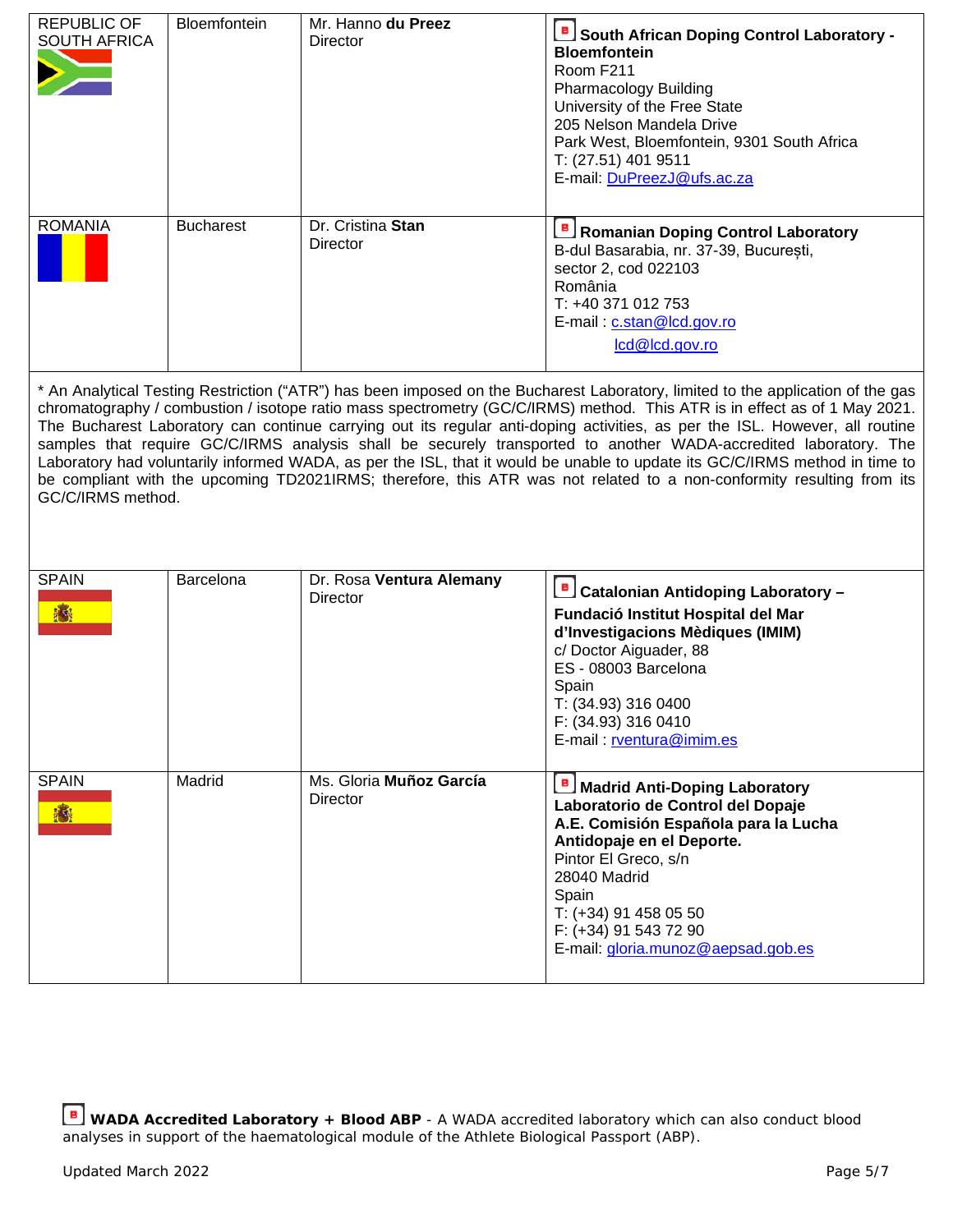| <b>SWEDEN</b>                  | Stockholm                             | Dr. Anton Pohanka<br>Director                      | <b>B</b> Doping Control Laboratory<br>Karolinska University Hospital<br>C <sub>2</sub> -66<br>S-141 86 Stockholm<br>Sweden<br>T: (46.8) 58 58 10 75<br>E-mail: dopinglab.karolinska@regionstockholm.se<br>anton.pohanka@regionstockholm.se                                                                                                                                              |
|--------------------------------|---------------------------------------|----------------------------------------------------|-----------------------------------------------------------------------------------------------------------------------------------------------------------------------------------------------------------------------------------------------------------------------------------------------------------------------------------------------------------------------------------------|
| SWITZERLAND                    | Lausanne                              | Dr. Tiia Kuuranne<br>Director                      | <b>B</b> Laboratoire Suisse d'Analyse du Dopage<br>Centre Hospitalier Universitaire Vaudois et<br>Université de Lausanne<br>Chemin des Croisettes 22<br>1066 Epalinges<br>Switzerland<br>T: (41.21) 314 73 30<br>E-mail: Tija.Kuuranne@chuv.ch                                                                                                                                          |
| <b>THAILAND</b>                | Bangkok                               | Dr. Supornchai<br>Kongpatanakul<br><b>Director</b> | <b>B</b> National Doping Control Centre<br>Analytical Sciences and National Doping Test<br>Institute<br>Mahidol University - Bangkok, Thailand<br>2 <sup>nd</sup> floor, Stang Mongkolsuk Building<br><b>Faculty of Science</b><br>Rama 6 Road, Rachathewee District, TH<br>Bangkok 10400, Thailand<br>T: (662) 354-7147-9<br>F: (662) 354-7150<br>E-mail: supornchai.kon@mahidol.ac.th |
|                                | strongly advised for further updates. |                                                    | * Laboratory operations are temporarily disrupted due to COVID-19. Communication with the Laboratory is                                                                                                                                                                                                                                                                                 |
| <b>TURKEY</b>                  | Ankara                                | Prof. Dr. Haydar Demirel<br>Director               | Turkish Doping Control Center (TDKM)<br><b>Hacettepe University</b><br>06230 Altındag<br>Ankara, Turkey<br>T: 90 312 305 2156 / 90 312 310 6776<br>F: 90 312 305 2062<br>E-mail: haydard@hacettepe.edu.tr<br>haydar.demirel@gmail.com                                                                                                                                                   |
| <b>UNITED</b><br><b>STATES</b> | Los Angeles                           | Mr. Brian Ahrens<br><b>Director</b>                | <b>UCLA Olympic Analytical Laboratory</b><br>2122 Granville Avenue<br>Los Angeles, CA 90025<br><b>USA</b><br>T: (310) 825-2635<br>F: (310) 206-9077<br>E-mail: BAhrens@mednet.ucla.edu                                                                                                                                                                                                  |
| <b>UNITED</b><br><b>STATES</b> | Salt Lake City                        | Dr. Daniel Eichner<br>President                    | The Sports Medicine Research and Testing<br><b>Laboratory (SMRTL)</b><br>10644 South Jordan Gateway<br>Salt Lake City, UT 84095                                                                                                                                                                                                                                                         |

**WADA Accredited Laboratory + Blood ABP** - A WADA accredited laboratory which can also conduct blood analyses in support of the haematological module of the Athlete Biological Passport (ABP).